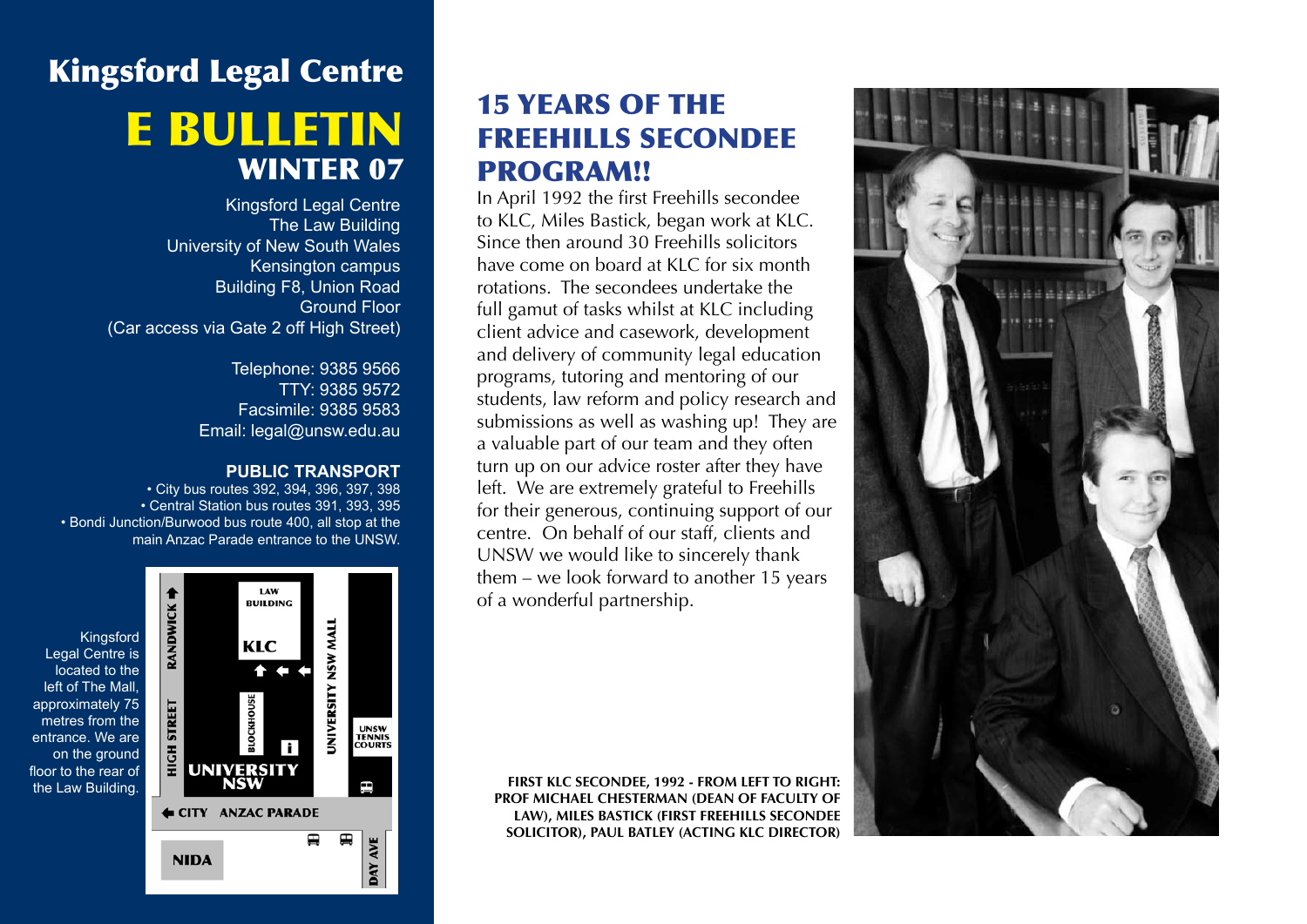#### LA PA OUTREACH

Kingsford Legal Centre has started an outreach service from the demountables in Yarra Bay House at La Perouse. We have been running the outreach for 4 weeks and have to date seen 7 clients. This outreach is one of the strategies we have implemented to increase and improve the access to KLC by the local Indigenous community. In acknowledgement that outreach services can take some time to become well known, we have made a commitment to keep the outreach operating until the end of the year, regardless of the number of clients we see.

# Anti Racism Project

KLC is planning to undertake a project to reduce racism that is experienced by members of our community. Given that the issue of anti-racism is extremely broad, this project is still very much in the planning stage. The basis of this plan is to gather information on what has been done before, and what is currently being done. This information is being sought though literature reviews, internet searches and consultations. Consultations will be done with other community legal centres, human service providers and schools. In addition we will be seeking to gather information on people's experiences of racism as this will be one of the most important aspects which will

inform the development of the parameters of the project. If you or anyone you know has experienced racism and would be happy to share their experiences, please contact Anna Hartree on 9385 9566 or at a.hartree@unsw. edu.au

# The Discrimination Toolkit – your guide to making a discrimination **COMPLAINT**

On 28 March 2007 the Discrimination Toolkit – your guide to making a discrimination complaint was launched at the Legal Aid Commission. The Kit, which is for people who believe they have been discriminated against and want to do something about it, is a joint publication of Kingsford Legal Centre, Elizabeth Evatt Community Legal Centre and the Legal Aid Commission. The toolkit contains 150 pages of practical information on running a discrimination complaint in both the state and federal jurisdictions. It starts by helping people work out if they have been unlawfully discriminated against, and whether they have grounds for a discrimination complaint. It looks at legal and non-legal options for dealing with discrimination, as well as describing what happens if a discrimination

complaint ends up in a court or tribunal. Helpful contacts for more information and a glossary of legal terms are also part of the kit. This kit will help people to navigate discrimination laws and empower them to access this very important aspect of the legal system. It should also be a useful resource for community workers, advocates and legal practitioners who want to help clients who are experiencing discrimination. A free copy can also be downloaded from Kingsford Legal Centre's website at: http://www.law. unsw.edu.au/centres/klc/doc/2007/DISCRIM\_ TOOLKIT.pdf, as well as theLegal Aid's website www.legalaid.nsw.gov.au



**DIY Kit Authors: Teena Balgi, Meredith Osborne and Fiona Pace**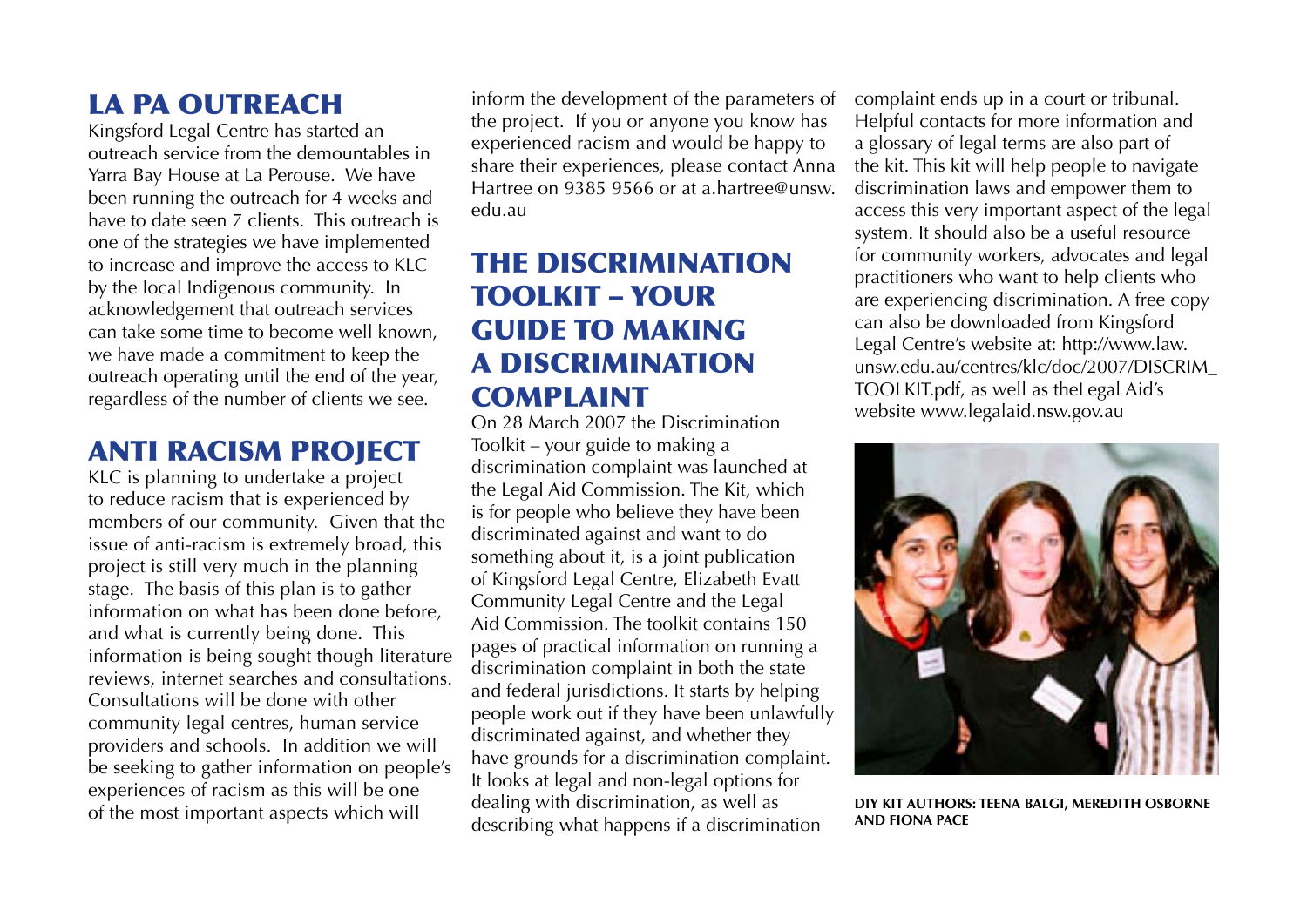### New Pro bono clinic at KLC with Craddock Murray Neumann **SOLICITORS**

KLC is delighted to announce that on 10 April we entered into a partnership with Craddock Murray Neumann whereby their solicitors will attend the Centre for an afternoon each fortnight to give our clients advice. This increases our ability to provide daytime advice to our community and gives our students the opportunity to work with a variety of different solicitors. The partnership was instigated by Craddocks and both partners are keen to work hard to ensure the success and longevity of it. We are grateful to Craddocks for their generous support of our Centre and community and look forward to further cementing our relationship in the future. **Mike Li (student), Dominic Wilson (Craddocks** 



**Managing Partner) and Anne Fernando (student) at the first Craddocks/KLC advice session on 10 April 2007.**

### Course planning day/ visits to Monash and Latrobe clinical programs

In early May, Shirley Southgate and Anna Cody visited 4 clinical programs in Melbourne. The purpose of these visits

was to gain a deeper understanding of other clinical programs with the aim of reviewing the clinical courses offered by the University of NSW at Kingsford Legal Centre. We visited Monash University Springvale Community Legal Service, Monash Oakleigh Legal Service, La Trobe University Preston Legal Aid and La Trobe, Heidelberg Community Legal Centre. Each was quite distinct and has particular insights to offer on the student experience. In each of these clinics students have a high volume of casework including giving advice to clients under close supervision of solicitors. The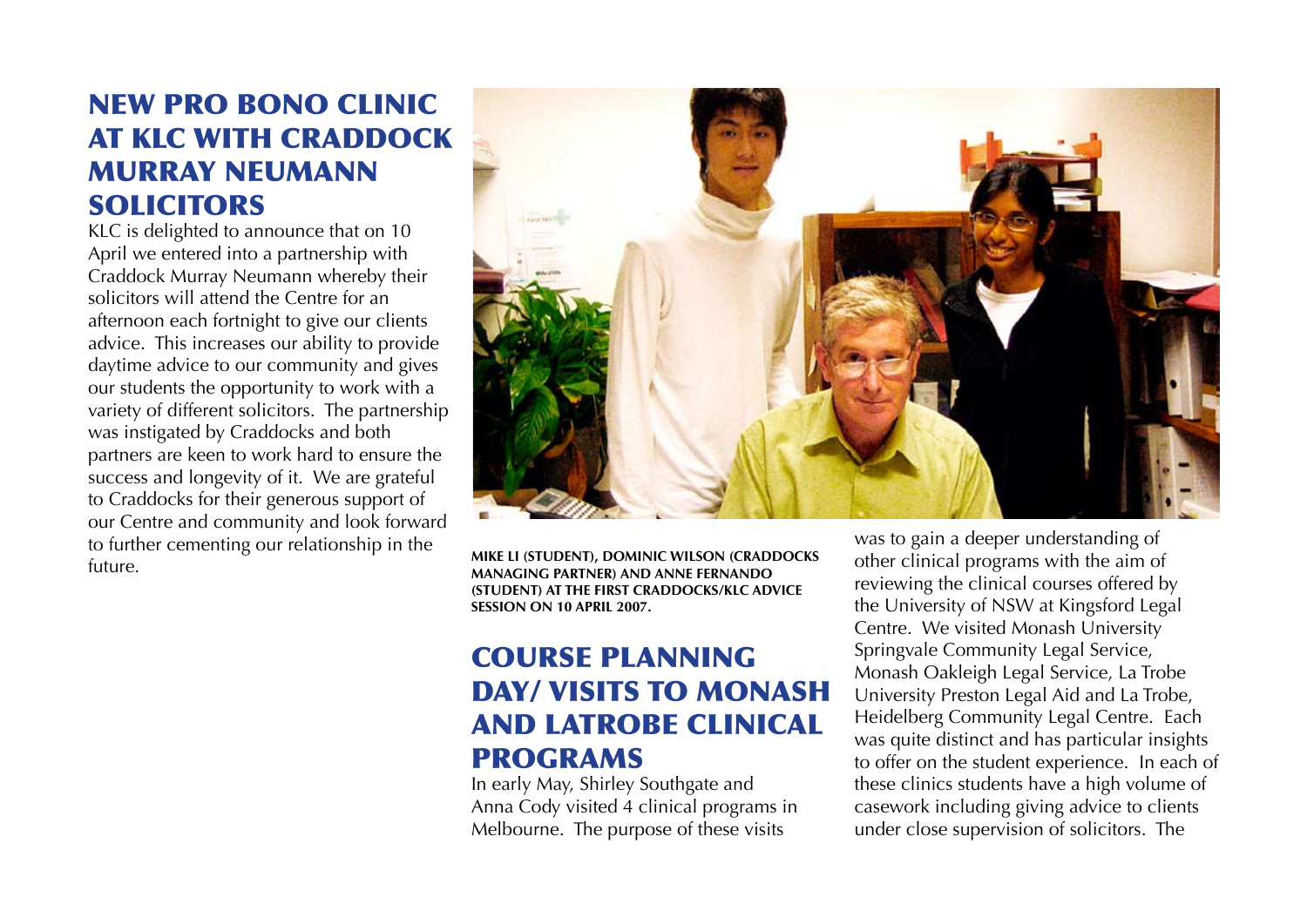ways in which students debrief and reflect on their experiences, assessment regimes, the seminar programs, the use of grading and the structure of the courses all provided significant insights into how to provide clinical legal education. The experience provided useful input for the course planning day we held in mid May to review aspects of our courses. The review was conducted as part of our ongoing evaluation and development of the courses.

#### Clinical legal education guide

KLC produced the  $7<sup>th</sup>$  bi-annual clinical legal education guide for 2007-2008. This continues to provide a valuable resource to students and clinicians about the current state of clinical legal education. If you would like a copy email your request to: d.wasley@



# unsw.edu.au **NEW DVD FOR LAW,** Lawyers and Society **STUDENTS**

Due to the increasing numbers of Law, Lawyers and Society students studying at UNSW, KLC can no longer provide all with the opportunity of interviewing real clients. To deal with this, we have collaborated in producing a DVD on interviewing, using real students and solicitors who interview actor clients. The interview scenarios are

based on real clients scenarios and provide an opportunity for students to reflect on what makes for good interviewing.

### **OUTSTANDING** Volunteer of the **YFAR AWARD**

Kingsford Legal Centre's volunteers are the backbone of our service. Their generous commitment of time and expertise to our clients ensure that our community get the legal advice that they deserve. Therefore, staff at KLC have decided to instigate an Outstanding Volunteer of the Year Award to further recognise not just the recipient of the award but to highlight the commitment of all of our volunteers. We have invested in a plaque which will be placed in the front office and will unveil the winner of the award at a special ceremony in December of each year. We hope that all of our volunteer solicitors will attend the ceremony so that we get an opportunity to all get together to celebrate our wonderful pool of unsung heroes. In addition to the award we are also considering extending our long running student paddle award to volunteers. The paddle will recognise humour, wit or madness by a volunteer solicitor in the face of a challenging advice. We will be asking for nominations (dobbing in) from volunteers later in the year.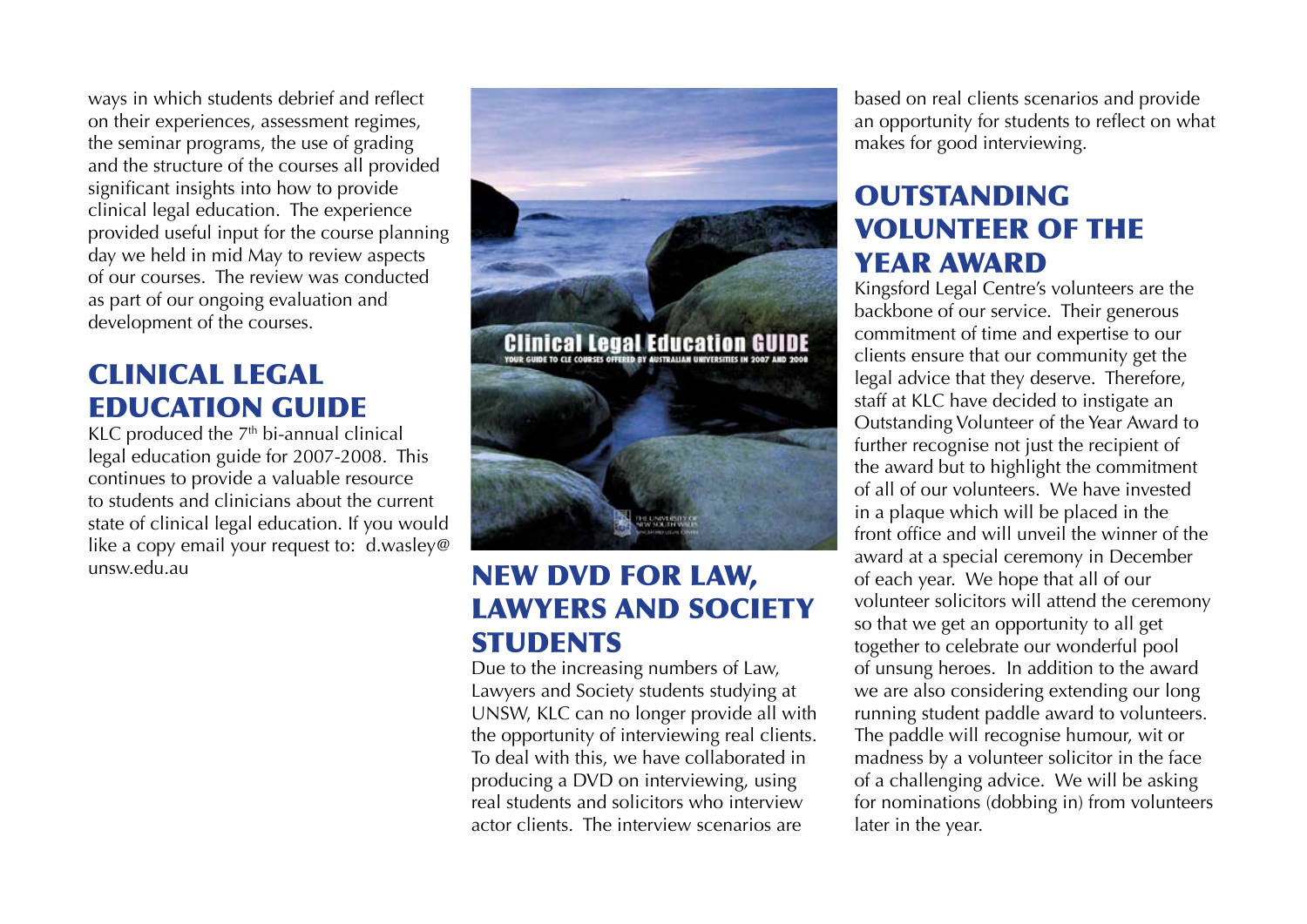#### Human Rights

Kingsford Legal Centre is heavily involved in the work of the National Human Rights Network of the National Association of Community Legal Centres (NACLC). The Network, together with a coalition of other NGOs has embarked on a project to document the state of human rights in Australia, and ultimately to enhance the protection of human rights standards in Australia. The primary focus of this work will be the preparation of two shadow reports to the UN Human Rights Committee (HRC) responsible for the International Covenant on Civil and Political Rights (ICCPR) and/or to the UN Committee on Economic, Social and Cultural Rights (CESCR) responsible for the International Covenant on Economic, Social and Cultural Rights (ICESCR). KLC staff and students are involved in both the coordination and development of these shadow reports. If you are interested in being involved, please contact Teena Balgi on t.balgi@unsw.edu.au.

#### Employment Clinic

The employment clinic has recently finalised a number of matters for clients. We acted for a client in her unfair dismissal claim in December last year and, following conciliation in the NSW Industrial Relations Commission this was quickly settled in



a good outcome for our client. We then took up our client's claim for an on-call allowance which was due under the award but had never been paid so a substantial sum had accrued. The matter commenced in the Chief Industrial Magistrate's court but settled with full payment of the amount owed, with interest, as well as the applicable superannuation.

In one of our longest running files, concerning an unfair dismissal and overtime pay, we have just about wrapped up both claims for our client Lubiov Cherkashina.

**Employment solicitor Linda Tucker and SEMESTER 1 EMPLOYMENT STUDENTS** 

As previously reported, we had to chase up the compensation awarded in Ms Cherkashina's unfair dismissal matter before the NSW Industrial Relations Commission by way of writs against the employer. Several appearances in the Local Court were required to get the employer to pay the judgment debt, resulting in a substantial addition of interest for the client. The final instalment of the debt has now been paid. The overtime claim was heard by the Chief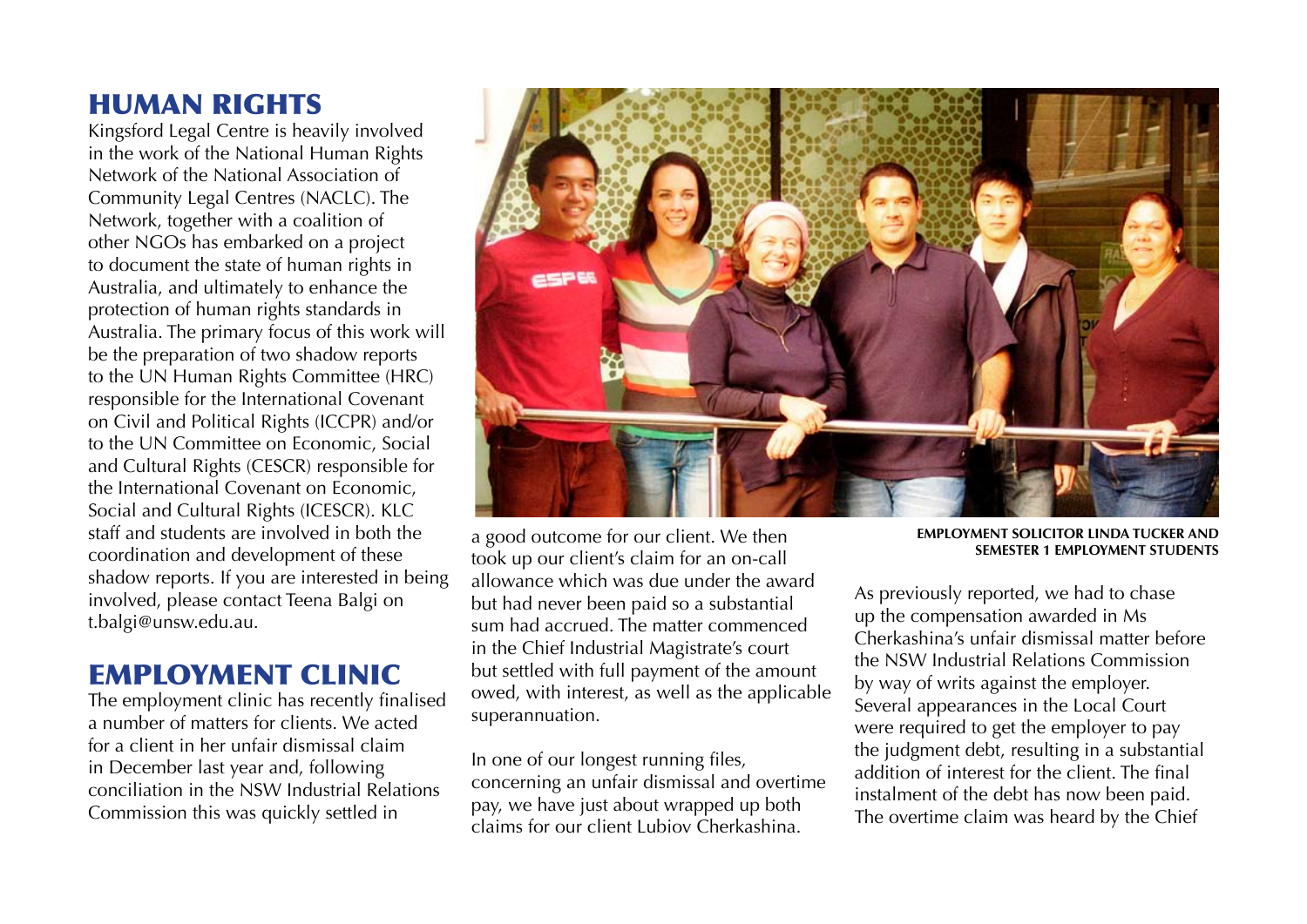Industrial Magistrate in April and, after the court made clear that Ms Cherkashina was going to succeed in her matter, both parties came to an agreement to settle the claim.

The clinic assisted a young worker who believed he was employed as an apprentice but was dismissed when he queried his status with the Department of Education and Training. The client had been paid at apprenticeship rates which were significantly lower than award pay yet he had never been registered as an apprentice nor given time to attend TAFE. A Kingsford student prepared the client's small claim application to the Chief Industrial Magistrate and provided support on the day of the hearing when the client represented himself. The court found for the client but the employer did not pay in accordance with the judgment. Kingsford chased this up with the employer and the judgment was finally paid.

Apart from case work, Linda Tucker has given a paper at the Socio-Legal Studies Association Conference in Kent, England on our clinical work at Kingsford. At the end of April, Linda also addressed the NSW ALP Conference at a fringe event organised to provide input from community legal centres on a range of issues including employment law and policy. Linda has also provided an update on federal employment law for

the new edition of the Law Handbook and has rewritten the State Library's Hot Topics Employment issue. Recently Linda also gave a talk on employment rights for young people to Year 11 and 12 students at Matraville Sports High School.

#### Annual Report

The 2006 Kingsford Legal Centre Annual Report is now available. The report outlines the work and achievements of the legal centre during 2006. This edition also includes a number of photos from the  $25<sup>th</sup>$ birthday celebrations. We would like to thank Cisco Fisher for producing another professional publication. If you are not on our mailing list to receive a copy and would like to see if your photo appears, please send an email to legal@unsw.edu.au or contact Anna Hartree on 9385 9566.



# Freehills Secondee Susan Wan departs

Susan finished her 6 month rotation with KLC in early May. Staff thoroughly enjoyed working with Susan and she was a particular favourite of the students. Susan worked hard to get our new outreaches up and working and leaves them in a very healthy state. During her time with us Susan not only carried a considerable advice and caseload but she also worked with our students on many legal projects. She participated wholeheartedly in our service and staff will miss her great sense of humour. Her time at KLC, however, will forever be remembered for the "gigantic" huntsman spider which lived in the vents in her car and would make appearances when she was attending outreaches. The discovery of the spider corpse by a student has left Susan greatly relieved however only time will tell if eggs were laid!